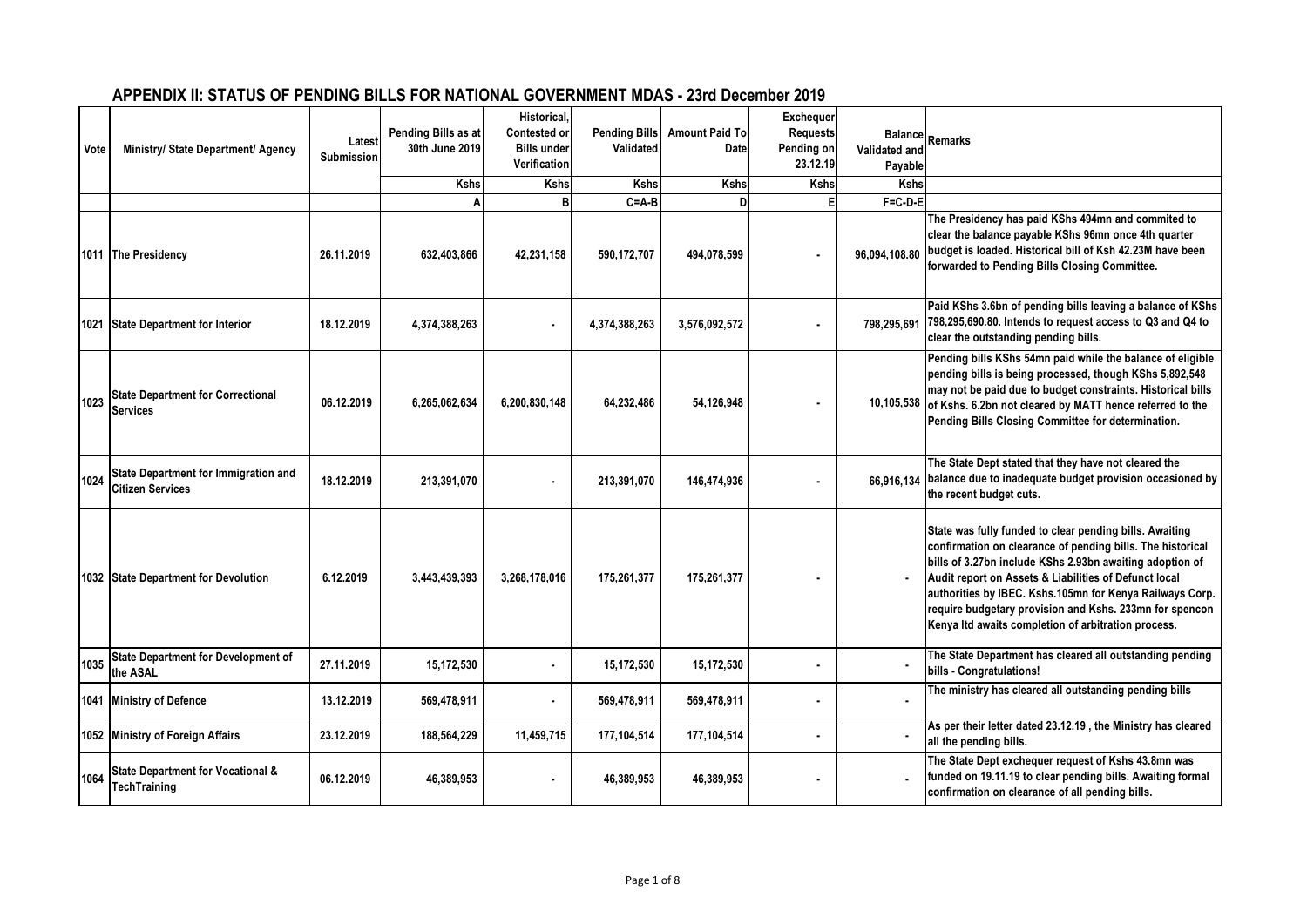| Vote | Ministry/ State Department/ Agency                                         | Latest<br>Submission | Pending Bills as at<br>30th June 2019 | Historical.<br>Contested or<br><b>Bills under</b><br><b>Verification</b> | <b>Pending Bills</b><br>Validated | <b>Amount Paid To</b><br>Date | Exchequer<br><b>Requests</b><br>Pending on<br>23.12.19 | Validated and<br>Payable | <b>Balance</b> Remarks                                                                                                                                                                                                                                                                              |
|------|----------------------------------------------------------------------------|----------------------|---------------------------------------|--------------------------------------------------------------------------|-----------------------------------|-------------------------------|--------------------------------------------------------|--------------------------|-----------------------------------------------------------------------------------------------------------------------------------------------------------------------------------------------------------------------------------------------------------------------------------------------------|
|      |                                                                            |                      | <b>Kshs</b>                           | <b>Kshs</b>                                                              | <b>Kshs</b>                       | <b>Kshs</b>                   | <b>Kshs</b>                                            | <b>Kshs</b>              |                                                                                                                                                                                                                                                                                                     |
| 1065 | <b>State Department for University</b><br><b>Education &amp; Research</b>  | 3.12.2019            | 44,065,990                            | 44,065,990                                                               |                                   |                               |                                                        | $\mathbf{r}$             | State Department paid all validated pending bills by close<br>of the financial year. However, pending bills of KShs 44mn<br>are undergoing verification.                                                                                                                                            |
| 1066 | <b>State Department for Early Learning &amp;</b><br><b>Basic Education</b> | 26.11.209            | 12,100,351                            |                                                                          | 12,100,351                        | 12,100,351                    | $\blacksquare$                                         |                          | The State Department has cleared all outstanding pending<br>bills - Congratulations!                                                                                                                                                                                                                |
| 1068 | <b>State Department for Post Training and</b><br><b>Skills Development</b> | 06.12.2019           | 3,261,565                             | $\blacksquare$                                                           | 3,261,565                         | 3,261,565                     | ٠                                                      |                          | The Dept has processed the remaining pending bills and<br>submitted exchequer request.                                                                                                                                                                                                              |
|      | 1071 The National Treasury                                                 | 03.12.2019           | 220,688,919                           |                                                                          | 220,688,919                       | 220,688,919                   | ٠                                                      |                          | Exchequer request submitted for the balance of Kshs<br>18.1bn for pending bills.                                                                                                                                                                                                                    |
|      | 1072 State Department for Planning                                         | 06.12.2019           | 22,517,023                            | 20,256,398                                                               | 2,260,625                         |                               |                                                        | 2,260,625                | The State Dept has historical pending bills amounting to<br>KShs 20,256,398 which are undergoing authentication. Bills<br>of Kshs 2,260,625 have been cleared and payment process<br>initiated.                                                                                                     |
|      | 1081 Ministry of Health                                                    | 18.12.2019           | 1,039,648,721                         | 963,581,387                                                              | 76,067,334                        | 35,820,667                    | 40,246,667                                             |                          | The Ministry has submitted exchequer request of KShs<br>29.5mn (Recurrent) and KShs 10.7mn (Devpt) to clear the<br>balance of pending bills payable. The historical bill KShs<br>963.6mn relates to supplier bills not paid due to inadequate<br>funds. This excludes KShs 40.7bn for court awards. |
|      | 1091 State Department for Infrastructure                                   | 19.12.2019           | 4,622,222                             |                                                                          | 4,622,222                         | 4,622,222                     |                                                        |                          | Cleared pending bills of Kshs. 4.6mn. Pending bills of<br>Kshs 71.22 Bn (out of which KShs 19.9bn has been paid)<br>relating to road contracts now reported under SCs &<br>SAGAs.                                                                                                                   |
|      | 1092 State Department for Transport                                        | 20.12.2019           | 13,694,147                            | $\blacksquare$                                                           | 13,694,147                        | 13,694,147                    |                                                        |                          | The state department has cleared all outstanding pending<br>bills.                                                                                                                                                                                                                                  |
| 1093 | State Department for Shipping and<br><b>Maritime</b>                       | 19.12.2019           | 640,000                               |                                                                          | 640,000                           |                               |                                                        | 640.000                  | The pending bills of Kshs. 640,000 is ICT related and was<br>initially forwarded to Department of ICT for payment. In a<br>letter dated 19.12.2019 they applied for reallocation of<br>budget to be able to pay the pending bill.                                                                   |
| 1096 | <b>State Department for Housing, Urban</b><br>Development                  | 10.12.2019           | 766,311,288                           | 505,323,983                                                              | 260,987,305                       | 260,987,305                   |                                                        |                          | Paid KShs 261mn have been cleared. The historical<br>pending bill relates arbitration awards and the State Dept<br>has requested additional budget to cater for the same.                                                                                                                           |
|      | 1095 State Department for Public Works                                     | 20.12.2019           | 746,726,806                           |                                                                          | 746,726,806                       | 412,671,272                   | $\blacksquare$                                         | 334,055,534              | The state dept has paid KShs 412.7mn. They have<br>requested for budget reallocation for KShs 57.5mn. The<br>balance of KShs 276.6mn that requires additional budget.                                                                                                                               |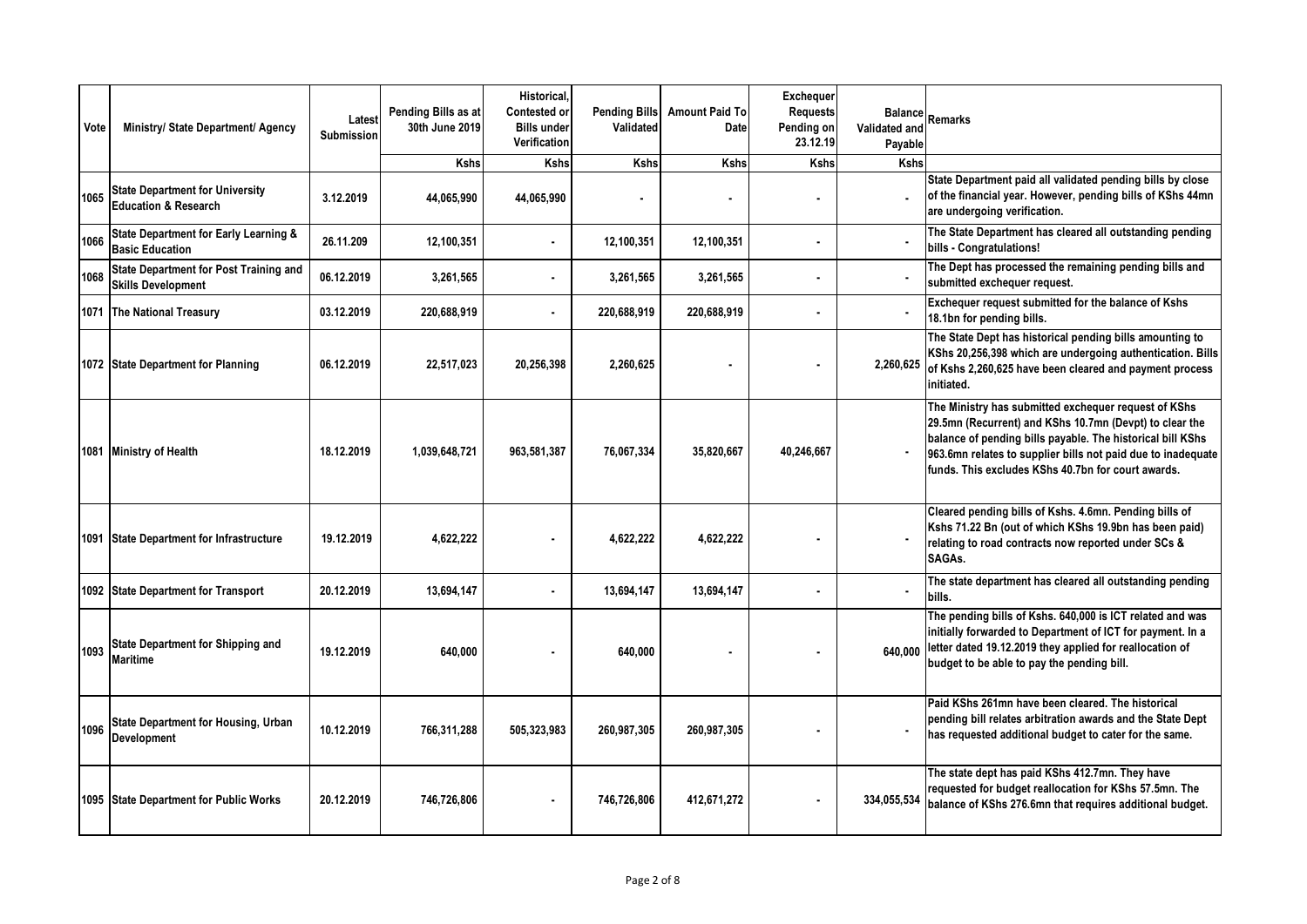| Vote | Ministry/ State Department/ Agency                              | Latest<br><b>Submission</b> | Pending Bills as at<br>30th June 2019<br><b>Kshs</b> | Historical.<br><b>Contested or</b><br><b>Bills under</b><br>Verification<br><b>Kshs</b> | <b>Pending Bills</b><br>Validated<br><b>Kshs</b> | <b>Amount Paid To</b><br>Date<br><b>Kshs</b> | Exchequer<br><b>Requests</b><br>Pending on<br>23.12.19<br>Kshs | Validated and<br>Payable<br><b>Kshs</b> | Balance Remarks                                                                                                                                                                                                                                                                                                                                                                                                                                                                                                                                                                      |
|------|-----------------------------------------------------------------|-----------------------------|------------------------------------------------------|-----------------------------------------------------------------------------------------|--------------------------------------------------|----------------------------------------------|----------------------------------------------------------------|-----------------------------------------|--------------------------------------------------------------------------------------------------------------------------------------------------------------------------------------------------------------------------------------------------------------------------------------------------------------------------------------------------------------------------------------------------------------------------------------------------------------------------------------------------------------------------------------------------------------------------------------|
|      | 1107 Ministry of Water & Sanitation                             | 23.12.2019                  | 66,305,052                                           | 56,380,046                                                                              | 9,925,006                                        | 3,005,090                                    |                                                                |                                         | The State Dept had pending bills of KShs 66.3mn out of<br>which KShs 56.4mn are historical, due to incomplete<br>documentation and verification is on-going. Out of the<br>verified pending bills KShs 9.9mn, KShs 3mn have been<br>6,919,916 paid leaving a balance of KShs 6.9mn, which is being<br>processed after Q3 budget was uploaded. The pending<br>bills are for HQs and exclude pending bills of 12.6bn for<br><b>SCs and SAGAs.</b>                                                                                                                                      |
|      | 1108 Ministry of Environment & Forestry                         | 5.12.2019                   | 115,781,578                                          | 18,693,965                                                                              | 97,087,613                                       | 72,528,321                                   | $\blacksquare$                                                 | 24,559,292                              | Exchequer request of KShs 72.5mn was funded while KShs<br>13.5mn is being processed. An Internal high level<br>committee constituted to verify bills and come up with<br>report by 10.12.2019                                                                                                                                                                                                                                                                                                                                                                                        |
| 1112 | Ministry of Lands and Physical<br>Planning                      | 03.12.2019                  | 317,784,184                                          | 76,380,793                                                                              | 241,403,391                                      | 241,403,391                                  | $\blacksquare$                                                 |                                         | Pending exchequer KShs 241.4mn, while KShs 76.38mn not<br>validated by the auditors as bills not properly supported.                                                                                                                                                                                                                                                                                                                                                                                                                                                                 |
|      | 1122 State Department for ICT & Innovation                      | 23.12.2019                  | 255,547,112                                          | 64,539,029                                                                              | 191,008,083                                      | 119,935,354                                  | 71,072,729                                                     |                                         | The State Dept has submitted exchequer request of KShs<br>71mn to clear the balance of pending bills payable.                                                                                                                                                                                                                                                                                                                                                                                                                                                                        |
| 1123 | <b>State Department for Broadcasting &amp;</b><br>Communication | 23.12.2019                  | 2.969.950.424                                        | 2,447,361,168                                                                           | 522,589,256                                      | 315,771,455                                  | 48,041,865                                                     | 158,775,936                             | The State Dept has paid pending bills amounting to KShs<br>315.77mn (including exchequer request KShs 12.8mn and<br>KShs 35.2mn), leaving a balance of KShs 158.8mn out of<br>which KShs 19mn is being processed from AIA revenues<br>while the balance of Kshs 139.2mn cannot be processed<br>without additional budget allocation as the State Dept has<br>exhausted full year budget for printing, advertising and<br>publicity. The Dept has indicated to have bills undergoing<br>verification of Kshs 2.4bn most of which relates for<br><b>Government Advertising Agency.</b> |
|      | 1132 State Department for Sports                                | 03.12.19                    | 565,717,455                                          | 305,069,123                                                                             | 260,648,332                                      |                                              |                                                                | 260,648,332                             | Pending bills include: State Dept - Kshs. 122.6mn; Sports<br>Kenya - Kshs. 356.3mn; Kenya Academy of Sports - Kshs.<br>25.8mn and Anti-Doping Agency - Kshs. 61mn. Most of the<br>bills not cleared by audit. The State Dept has made a<br>request for additional funds KShs 46.4mn to clear HQ bills.                                                                                                                                                                                                                                                                               |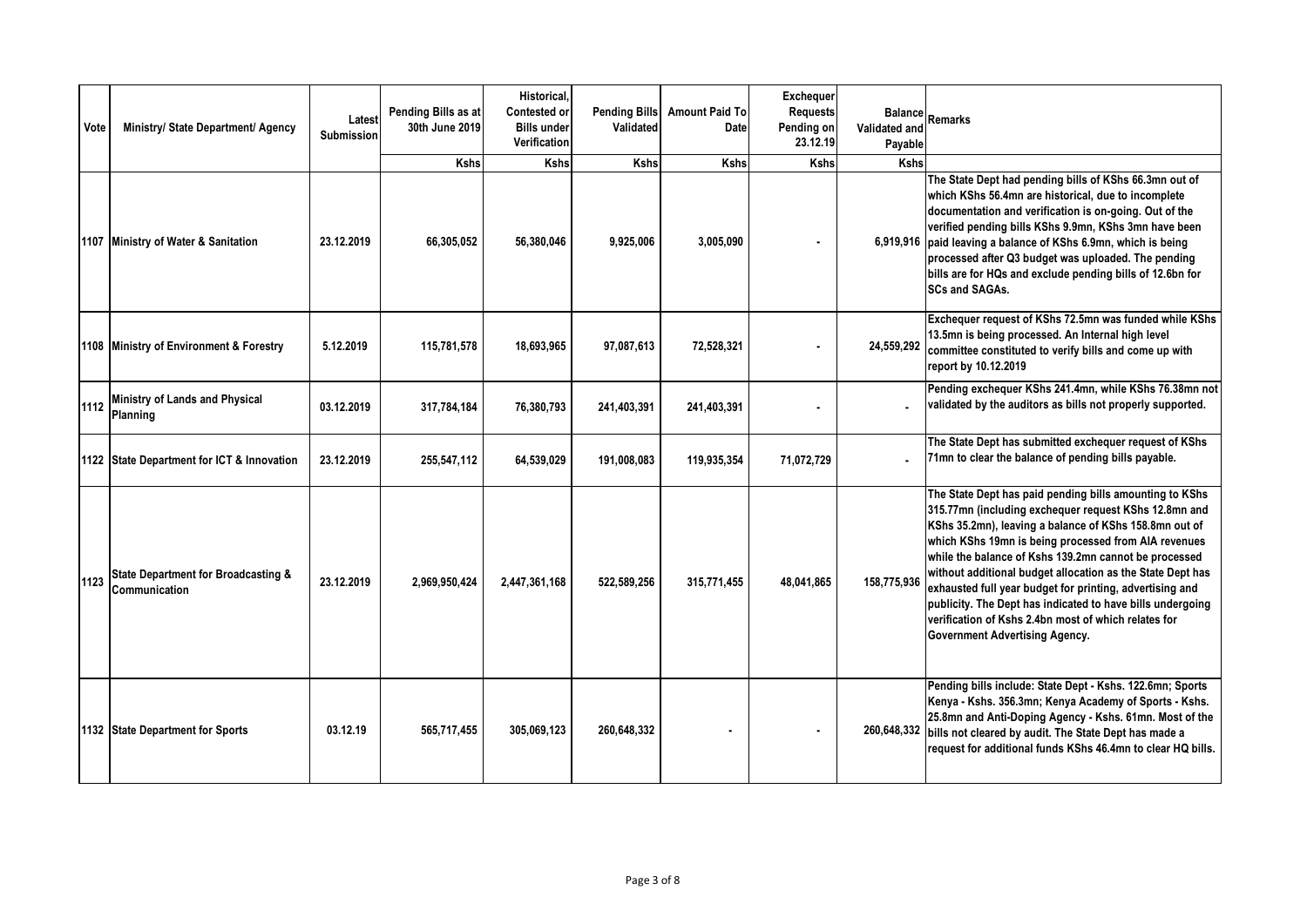| Vote | Ministry/ State Department/ Agency                                   | Latest<br><b>Submission</b> | Pending Bills as at<br>30th June 2019 | <b>Historical</b> .<br><b>Contested or</b><br><b>Bills under</b><br>Verification | <b>Pending Bills</b><br>Validated | <b>Amount Paid To</b><br>Date | <b>Exchequer</b><br><b>Requests</b><br>Pending on<br>23.12.19 | Validated and<br>Payable  | Balance Remarks                                                                                                                                                                                                                                                                                                          |
|------|----------------------------------------------------------------------|-----------------------------|---------------------------------------|----------------------------------------------------------------------------------|-----------------------------------|-------------------------------|---------------------------------------------------------------|---------------------------|--------------------------------------------------------------------------------------------------------------------------------------------------------------------------------------------------------------------------------------------------------------------------------------------------------------------------|
|      | 1134 State Department for Culture & Heritage                         | 23.12.2019                  | <b>Kshs</b><br>41,675,655             | <b>Kshs</b><br>14,596,148                                                        | <b>Kshs</b><br>27,079,508         | <b>Kshs</b><br>16,826,307     | <b>Kshs</b>                                                   | <b>Kshs</b><br>10,253,201 | The State Dept had pending bills of KShs 41.7mn out of<br>which Kshs 14.6mn lacks support documents. They have<br>so far paid a total of KShs 16.6mnmn leaving a balance of<br>KShs 10.3mn, out of which Kshs 3,607,278.10mn is being<br>processed and have requested for reallocation of KShs<br>6,645,922              |
|      | 1152 State Department for Energy                                     | 25.11.2019                  | 13,878,074                            |                                                                                  | 13,878,074                        | 13,878,074                    |                                                               |                           | The state department have settled all outstanding pending<br>bills - Congratulations!                                                                                                                                                                                                                                    |
|      | 1162 State Department for Livestock                                  | 06.12.2019                  | 95,966,300                            |                                                                                  | 95,966,300                        | 75,616,000                    | 20,350,300                                                    |                           | State Department has paid pending bills KShs 75.6mn and<br>has requested for exchequer KShs 20.35mn to clear<br>validated pending bills. The State Dept also reported<br>historical pending bill of KShs 4,025,953,160 relating to<br>court awards.                                                                      |
|      | 1165 State Department for Crop Development                           | 06.12.2019                  | 12,492,768,906                        | 12,312,289,374                                                                   | 180,479,532                       | 52,205,250                    |                                                               | 128,274,282               | The State Dept has paid 52.2mn and requested access to<br>3rd & 4th quarter budgets to pay KShs 78.2mn and<br>additional budget KShs 42.6mn. The historical bills<br>comprise KShs 3.96 debts owed to millers and merchants<br>and KShs 8.35bn relating to NCPB fertliser subsidy<br>programme which have been verified. |
| 1166 | <b>State Department for Fisheries,</b><br>Aquaculture & Blue Economy | 09.12.2019                  | 266,991,372                           |                                                                                  | 266,991,372                       | 200,824,923                   | 15,390,212                                                    | 50,776,237                | The State Dept has paid KShs 200.8mn and has submitted<br>exchequer request of KShs 15.4mn leaving a balance of<br>KShs 50.8mn. Out of the balance KShs 50.8mn: KShs<br>11.4mn has no budget; KShs 35.5mn are being verified and<br>bills for 3.9mn have been returned to public works for<br>documentation.             |
|      | 1167 State Department for Irrigation                                 | 23.12.2019                  | 12,827,788                            |                                                                                  | 12,827,788                        | 8,637,406                     |                                                               | 4,190,382                 | The State Dept haspaid Kshs 8.6mn was paid, leaving a<br>balance of KShs 4.2mn. The State Dept has sought<br>reallocation of budget to enable settlement of this balance.                                                                                                                                                |
| 1168 | <b>State Department for Agricultural</b><br>Research                 | 19.12.2019                  | 14,101,280                            | $\blacksquare$                                                                   | 14,101,280                        | 7,272,280                     | $\blacksquare$                                                | 6,829,000                 | The State Dept has requested for reallocation of funds from<br>various items to cater for the balance                                                                                                                                                                                                                    |
|      | 1173 State Department for Cooperatives                               | 06.11.2019                  | $\blacksquare$                        |                                                                                  |                                   |                               |                                                               |                           | The State Dept did not carry over any pending bills -<br>Congratulations!                                                                                                                                                                                                                                                |
| 1174 | <b>State Department for Trade</b>                                    | 27.11.2019                  | 36,500,027                            |                                                                                  | 36,500,027                        | 32,995,293                    | ٠                                                             | 3,504,734                 | The State Dept has requested additional budget to clear the<br>balance of KShs 3.5mn                                                                                                                                                                                                                                     |
|      | 1175 State Department for Industrialization                          | 03.12.2019                  | 56,602,987                            | 50,456,786                                                                       | 6,146,201                         | 6,146,201                     |                                                               |                           | Pending bills of Ksh 50.46M require verification and further<br>analysis                                                                                                                                                                                                                                                 |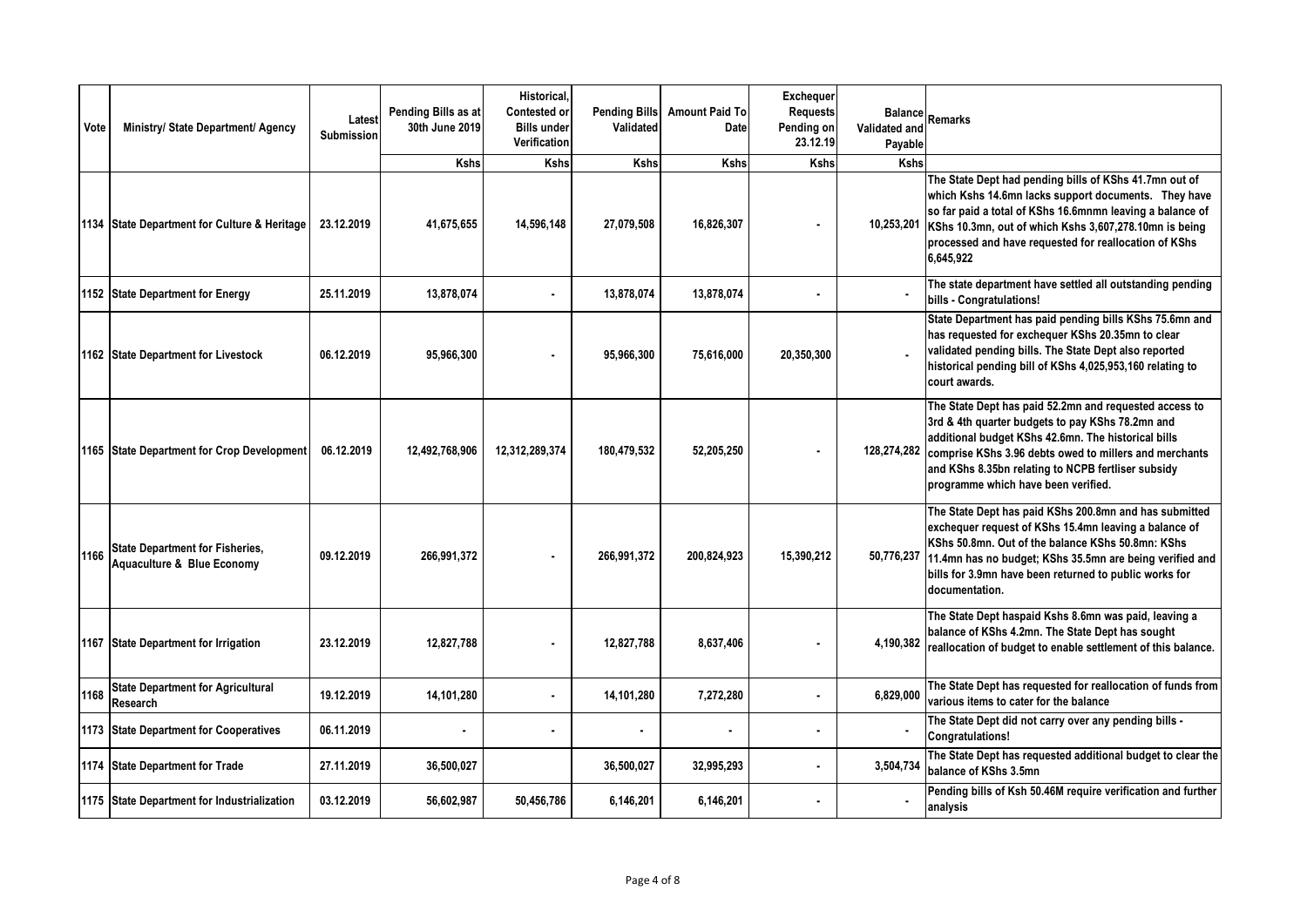| Vote | Ministry/ State Department/ Agency          | Latest<br><b>Submission</b> | Pending Bills as at<br>30th June 2019 | Historical,<br>Contested or<br><b>Bills under</b><br>Verification | <b>Pending Bills</b><br>Validated | <b>Amount Paid To</b><br>Date | Exchequer<br><b>Requests</b><br>Pending on<br>23.12.19 | Validated and<br>Payable | <b>Balance</b> Remarks                                                                                                                                                                                                                                                                                                     |
|------|---------------------------------------------|-----------------------------|---------------------------------------|-------------------------------------------------------------------|-----------------------------------|-------------------------------|--------------------------------------------------------|--------------------------|----------------------------------------------------------------------------------------------------------------------------------------------------------------------------------------------------------------------------------------------------------------------------------------------------------------------------|
|      |                                             |                             | Kshs                                  | Kshs                                                              | Kshs                              | Kshs                          | <b>Kshs</b>                                            | Kshs                     |                                                                                                                                                                                                                                                                                                                            |
|      | 1184 State Department for Labour            | 23.12.2019                  | 322,617,423                           |                                                                   | 322,617,423                       | 90,699,995                    | 206, 143, 344                                          | 25,774,084               | In an update on 23.12.2019, the State Dept indicated that<br>they have paid pending bills KShs 90.7mn and have<br>submitted exchequer request of KShs 206mn, leaving a<br>balance of KShs 25.8mn which require additional budget.                                                                                          |
|      | 1185 State Department for Social Protection | 08.12.2019                  | 55,045,840                            |                                                                   | 55,045,840                        | 9,012,812                     | ٠                                                      | 46.033.028               | Paid KShs 9mn of verified pending bills. The State Dept<br>had requested for additional budget for the balance of<br>Kshs 46mn.                                                                                                                                                                                            |
|      | 1192 State Department for Mining            | 23.12.2019                  | 145,485,350                           |                                                                   | 145.485.350                       | 115.941.955                   |                                                        | 29,543,395               | The State Dept has paid pending bills amounting to KShs<br>115.9mn leaving a balance which is being processed. They<br>expect to submit exchequer request on 24.12.2019                                                                                                                                                    |
|      | 1193 State Department for Petroleum         | 10.12.2019                  | 248.141.302                           |                                                                   | 248.141.302                       | 229,704,580                   |                                                        | 18,436,722               | The State Dept has stated that the outstanding balance on<br>pending bills to be paid in due course. The pending bills<br>exclude an amount of Kshs. 216.6mn payable incase a<br>court case is determined and finalized. The bills relates to a<br>tender awarded for supply and delivery of cyliders in the<br>FY2016/17. |
|      | 1202 State Department for Tourism           | 04.12.2019                  | 39,017,195                            |                                                                   | 39,017,195                        | 8,894,983                     | 30,122,211                                             |                          | The State Dept had pending bills of KShs 39mn out of<br>which KShs 8.9mn has been paid and exchequer request of<br>Kshs 30.1mn submitted to clear pending bills.                                                                                                                                                           |
|      | 1203 State Department for Wildlife          | 02.12.2019                  | $\blacksquare$                        | $\blacksquare$                                                    | ٠                                 |                               |                                                        | $\blacksquare$           | The State Dept did not carry over any pending bills -<br>Congratulations!                                                                                                                                                                                                                                                  |
|      | 1211 State Department for Public Service    | 18.12.2019                  | 552,033,212                           |                                                                   | 552,033,212                       | 285,301,956                   | 100,249,114                                            | 166.482.143              | Pending bills of Ksh 285.3mn have been paid and<br>exchequer request KShs 100.2mn submitted and the<br>balance KShs 166.5mn is being processed.                                                                                                                                                                            |
|      | 1214 State Department for Youth             | 18.12.2019                  | 10,595,822,875                        | 10,524,267,803                                                    | 71,555,071                        | 23,454,659                    | ٠                                                      | 48,100,412               | Paid Kshs. 23.45mn of pending bills and 1.28mn is in<br>process. The state dept has indicated that bills of KShs.<br>46.8mn lack funds/budget. Historical pending bills of KShs<br>10.5bn relates to NYS before it was converted to a SAGA.                                                                                |
|      | 1212 State Department for Gender            | 06.12.2019                  | 107,300,408                           |                                                                   | 107,300,408                       | 107,300,408                   |                                                        |                          | The State Dept did not carry over any pending bills -<br><b>Congratulations!</b>                                                                                                                                                                                                                                           |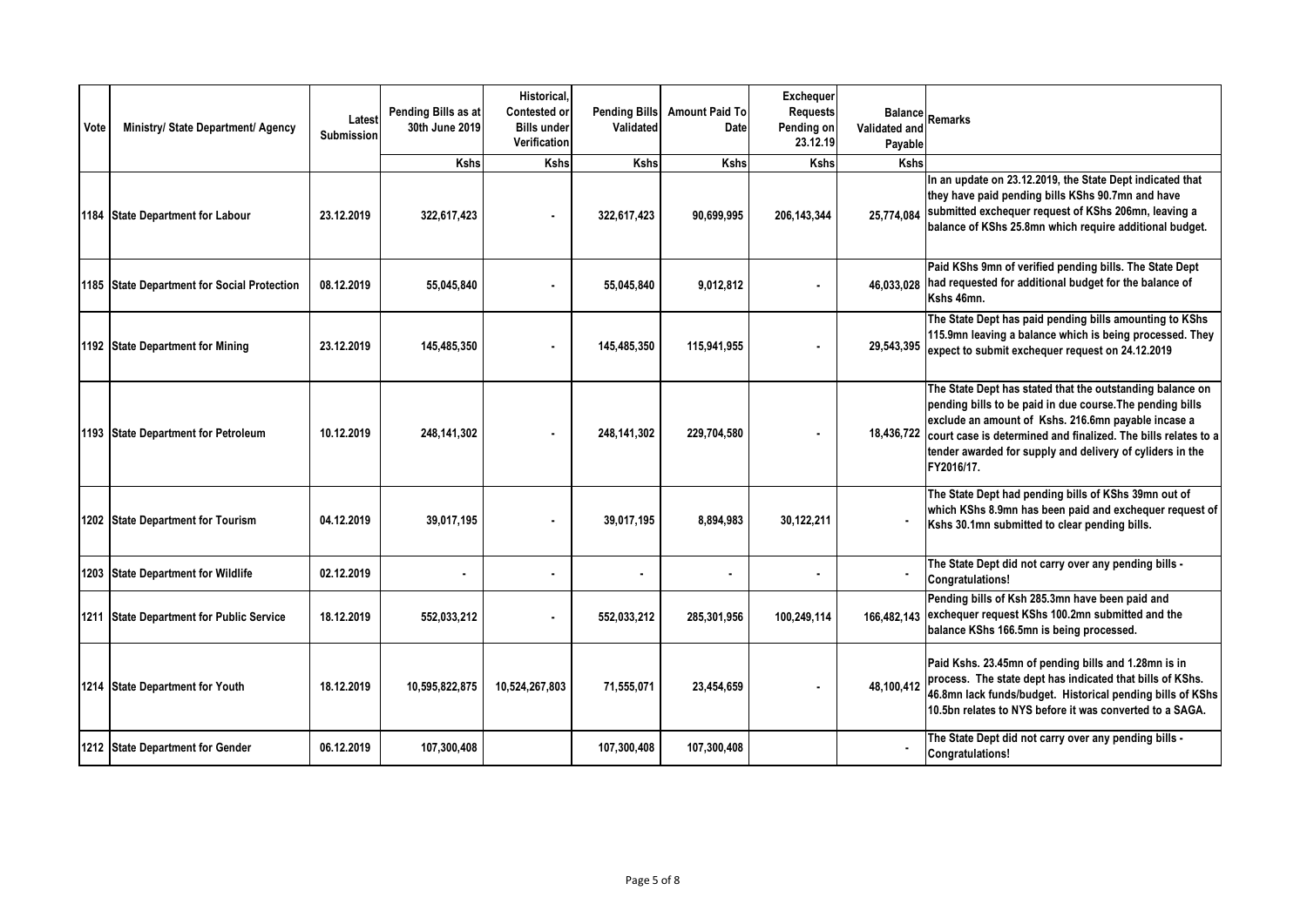| Vote | Ministry/ State Department/ Agency                                      | Latest<br>Submission | Pending Bills as at<br>30th June 2019 | Historical,<br>Contested or<br><b>Bills under</b><br>Verification | <b>Pending Bills</b><br>Validated | <b>Amount Paid To</b><br>Date | Exchequer<br><b>Requests</b><br>Pending on<br>23.12.19 | Validated and<br>Payable | <b>Balance</b> Remarks                                                                                                                                                                                                                                         |
|------|-------------------------------------------------------------------------|----------------------|---------------------------------------|-------------------------------------------------------------------|-----------------------------------|-------------------------------|--------------------------------------------------------|--------------------------|----------------------------------------------------------------------------------------------------------------------------------------------------------------------------------------------------------------------------------------------------------------|
|      |                                                                         |                      | <b>Kshs</b>                           | <b>Kshs</b>                                                       | <b>Kshs</b>                       | <b>Kshs</b>                   | <b>Kshs</b>                                            | <b>Kshs</b>              |                                                                                                                                                                                                                                                                |
| 1221 | <b>State Department for East African</b><br>Community                   | 03.12.2019           | 29,905,382                            | 11,064,741                                                        | 18,840,641                        | 2,945,654                     | $\blacksquare$                                         | 15.894.987               | The Dept has indicated that they require access to 3rd &<br>4th budget to settle the balance of validated bills KShs<br>15.9mn. They have requested for additional budget for the<br>bills under verification and further analysis.                            |
| 1222 | State Department for Regional &<br><b>Northern Corridor Development</b> | 02.12.2019           | 2,326,316,684                         | 2,279,824,454                                                     | 46,492,230                        | 46,163,380                    |                                                        | 328.850                  | Total pending bills amounted to KShs 2.3bn out of which<br>Kshs 46mn was paid leaving a balance of KShs 2.28Bn<br>(including historical pending bills KShs 2.28bn). The State<br>Dept is processing the balance payable KShs 328,850 from<br>quarter 3 budget. |
| 1252 | <b>State Law Office and Department of</b><br>Justice                    | 20.12.2019           | 38,217,184                            | 5,241,098                                                         | 32,976,086                        | 32,976,086                    |                                                        |                          | The Office of AG and Department of Justice has paid all<br>pending bills, except for an amount of KShs 5.2mn that<br>lacks adequate documentation, hence not validated for<br>payment.                                                                         |
|      | <b>COMMISSIONS/INDEPENDENT OFFICES</b>                                  |                      |                                       |                                                                   |                                   |                               |                                                        |                          |                                                                                                                                                                                                                                                                |
|      | 1261 The Judiciary                                                      | 05.12.2019           | 858,437,695                           |                                                                   | 858,437,695                       | 516,325,921                   |                                                        | 342, 111, 774            | Judiciary had paid KShs 331.3mn and has requested Devpt<br>exchequer request of KShs 185mn. The balance of KShs<br>342.1mn is under verification, after which it will be<br>processed.                                                                         |
| 1271 | <b>Ethics and Anti-Corruption</b><br><b>Commission (EACC)</b>           | 28.11.2019           | 40,816,746                            |                                                                   | 40,816,746                        |                               |                                                        | 40,816,746               | Pending bill relates to amount demanded by National Land<br>Commission wrt acquisition of EACC Head Office. NLC has<br>not provided the necessary support documents to facilitate<br>payment.                                                                  |
|      | 1281 National Intelligence Service (NIS)                                | 09.9.2019            | $\bullet$                             | $\blacksquare$                                                    | $\blacksquare$                    | $\blacksquare$                |                                                        |                          | NIS did not carry over any pending bills - Congratulations!                                                                                                                                                                                                    |
| 1291 | Office of the Director of Public<br><b>Prosecutions</b>                 | 02.12.2019           | 261,968,501                           |                                                                   | 261,968,501                       | 73,259,151                    |                                                        | 188.709.350              | ODPP has paid pending bills leaving a balance of KShs<br>188.7mn, out of which a budget of KShs 150mn is provided<br>for in Supp. They have committed to pay the balance of<br>Kshs 35,195,270 in the course of December.                                      |
| 1311 | Office of the Registrar of Political<br><b>Parties</b>                  | 05.12.2019           | 27,731,037                            |                                                                   | 27,731,037                        | 10,676,980                    | ٠                                                      | 17,054,057               | The Office of the Registrar has requested for full access to<br>their budget to enable them clear the balance of pending<br>bills.                                                                                                                             |
|      | 1321 Witness Protection Agency                                          | 19.11.2019           |                                       | $\blacksquare$                                                    | $\blacksquare$                    |                               | $\blacksquare$                                         |                          | WPA did not carry over any pending bills -<br><b>Congratulations!</b>                                                                                                                                                                                          |
| 2011 | Kenya National Commission on Human<br><b>Rights</b>                     | 05.12.2019           | 17,611,120                            |                                                                   | 17.611.120                        | 9,555,430                     |                                                        | 8.055.690                | The KNCHR have cited inadequate budget as the reason for<br>non payment of the balance of pending bills.                                                                                                                                                       |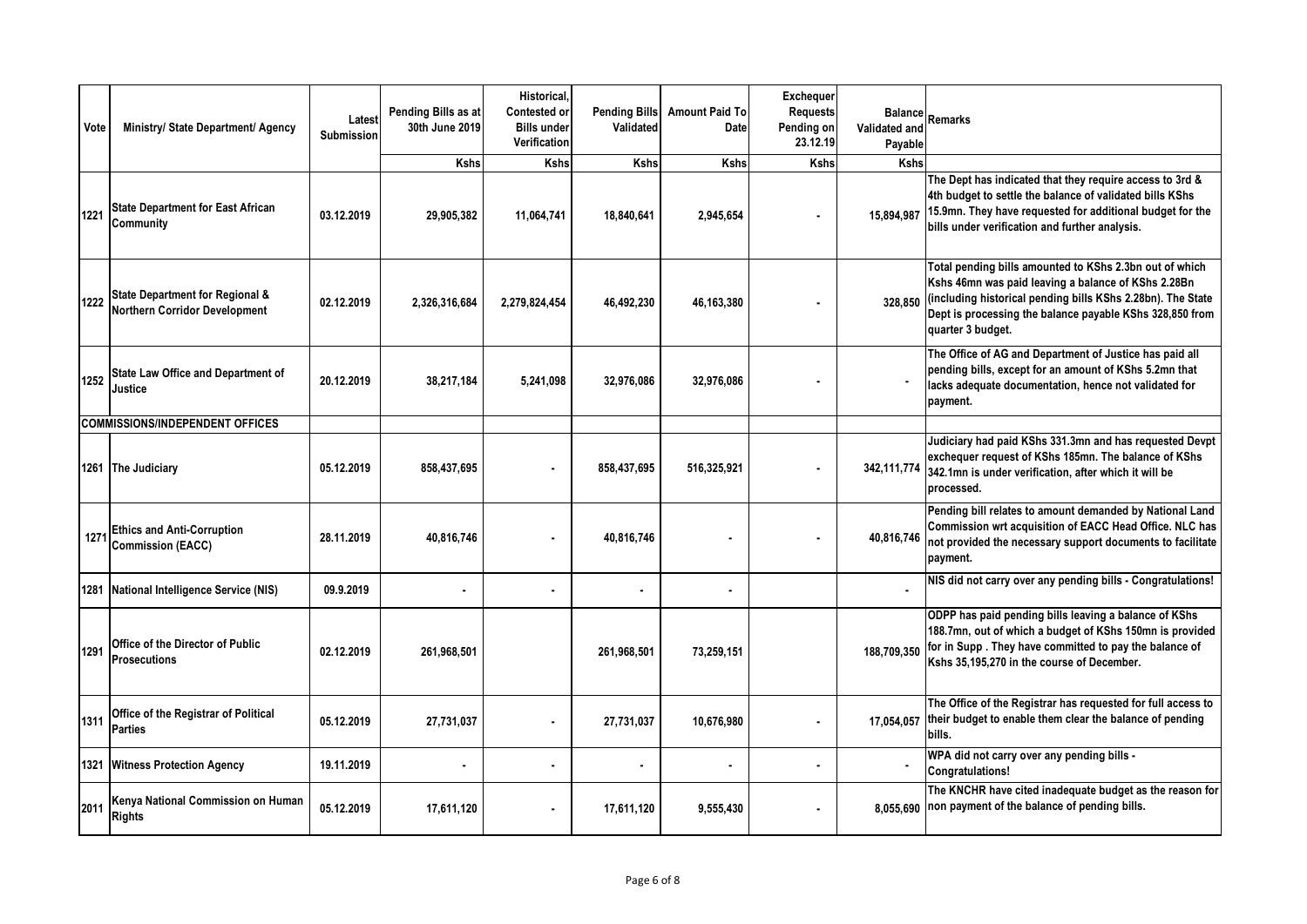| Vote | Ministry/ State Department/ Agency                        | Latest<br>Submission | Pending Bills as at<br>30th June 2019 | Historical.<br>Contested or<br><b>Bills under</b><br>Verification | <b>Pending Bills</b><br>Validated | <b>Amount Paid To</b><br>Date | Exchequer<br><b>Requests</b><br>Pending on<br>23.12.19 | Validated and<br>Payable | Balance Remarks                                                                                                                                                                                                                                                     |
|------|-----------------------------------------------------------|----------------------|---------------------------------------|-------------------------------------------------------------------|-----------------------------------|-------------------------------|--------------------------------------------------------|--------------------------|---------------------------------------------------------------------------------------------------------------------------------------------------------------------------------------------------------------------------------------------------------------------|
|      |                                                           |                      | <b>Kshs</b>                           | <b>Kshs</b>                                                       | <b>Kshs</b>                       | <b>Kshs</b>                   | Kshs                                                   | <b>Kshs</b>              |                                                                                                                                                                                                                                                                     |
|      | 2021 National Land Commission                             | 6.12.2019            | 556,076,733                           |                                                                   | 556,076,733                       |                               |                                                        | 556,076,733              | The payable pending bills Include KShs 519mn for staff<br>gratuity, which was not allocated any budget among other<br>items. Accordingly, they have requested for additional<br>budget of KShs 556mn.                                                               |
| 2031 | <b>Independent Electoral and Boundaries</b><br>Commission | 19.08.2019           | 4,330,423,745                         | 3,812,857,275                                                     | 517,566,470                       | 173,342,960                   |                                                        | 344,223,510              | IEBC pending bills KShs 4.33 bn includes KShs 1.53mn for<br>suppliers and KShs 2.79bn for legal fees wrt 2007 General<br>Elections and Fresh Presidential Elections. They have<br>requested for additional budget of KShs 3.59bn to cater for<br>the pending bills. |
|      | 2041 Parliamentary Service Commission                     | 27.11.2019           | 1,099,888,146                         |                                                                   | 1,099,888,146                     | 714,794,252                   | $\blacksquare$                                         | 385,093,894              | PSC has indicated that the unpaid bills are still being<br>processed for expeditious clearance.                                                                                                                                                                     |
|      | 2042 National Assembly                                    | 27.11.2019           | 222,232,505                           | 129,098,093                                                       | 93,134,412                        | 66,280,814                    |                                                        | 26,853,598               | The National Assemby commits to clear outstanding<br>verified bills once verified as satisfactory for payment.<br>Historical bills of KShs 129.1mn are yet to be paid mainly<br>because of lack of adequate supporting documents.                                   |
| 2051 | <b>Judicial Service Commission</b>                        | 07.11.2019           | 1,036,966                             | $\blacksquare$                                                    | 1,036,966                         | 1,036,966                     | $\blacksquare$                                         |                          | JSC has requested for exchequer KShs 558,035.70 to pay<br>part of the balance.                                                                                                                                                                                      |
| 2061 | The Commission of Revenue Allocation                      | 27.8.2019            | 8,499,388                             |                                                                   | 8,499,388                         | 8,499,388                     |                                                        |                          | CRA has since cleared the pending bills - Congratulations!                                                                                                                                                                                                          |
| 2071 | <b>Public Service Commission</b>                          | 28.11.2019           | 14,158,800                            | ä,                                                                | 14,158,800                        | 14,158,800                    |                                                        |                          | The PSC has since cleared all pending bills -<br>Congratulations!                                                                                                                                                                                                   |
| 2081 | <b>Salaries and Remuneration</b><br><b>Commission</b>     | 25.11.2019           | 33,497,473                            |                                                                   | 33,497,473                        | 24,818,218                    |                                                        | 8,679,255                | SRC confirmed outstanding balance of KShs 8.7mn, and<br>requested for full access to full year budget allocation on<br>certain items inorder to facilitate full payment of pending<br>bills.                                                                        |
|      | 2091 Teachers Service Commission                          | 27.11.2019           | 248,258,976                           |                                                                   | 248,258,976                       | 248,258,976                   |                                                        |                          | TSC has cleared pending bills - Congratulations!                                                                                                                                                                                                                    |
|      | 2101 National Police Service Commission                   | 26.11.2019           | 33,245,035                            | 26,173,428                                                        | 7,071,607                         | 3,981,600                     |                                                        | 3,090,007                | NPSC pending bills included an amount of KShs 26,<br>173,428 for rent but lease has not been finalised. They have<br>paid pending bills KShs 3,981,600 and the balance is in<br>process.                                                                            |
|      | 2111 Auditor General                                      | 04.11.2019           | 21,758,840                            | $\bullet$                                                         | 21,758,840                        | 21,758,840                    | ٠                                                      | $\bullet$                | OAG has cleared pending bills - Congratulations!                                                                                                                                                                                                                    |
|      | 2121 Controller of Budget                                 | 26.9.2019            |                                       | $\blacksquare$                                                    |                                   |                               |                                                        | $\blacksquare$           | CoB did not carry over any pending bills - Congratulations!                                                                                                                                                                                                         |
|      | 2131 Commission of Administrative Justice                 | 25.11.2019           | 1,466,269                             | ä,                                                                | 1,466,269                         | 1,152,269                     |                                                        | 314,000                  | The balance to be cleared once the 3rd quarter budget is<br>released.                                                                                                                                                                                               |
| 2141 | <b>National Gender and Equality</b><br>Commission         | 28.11.2019           | 2,882,136                             |                                                                   | 2,882,136                         | 2,882,136                     |                                                        |                          | NGEC has requested for exchequer KShs 2,882,136.75 to<br>clear pending bills                                                                                                                                                                                        |